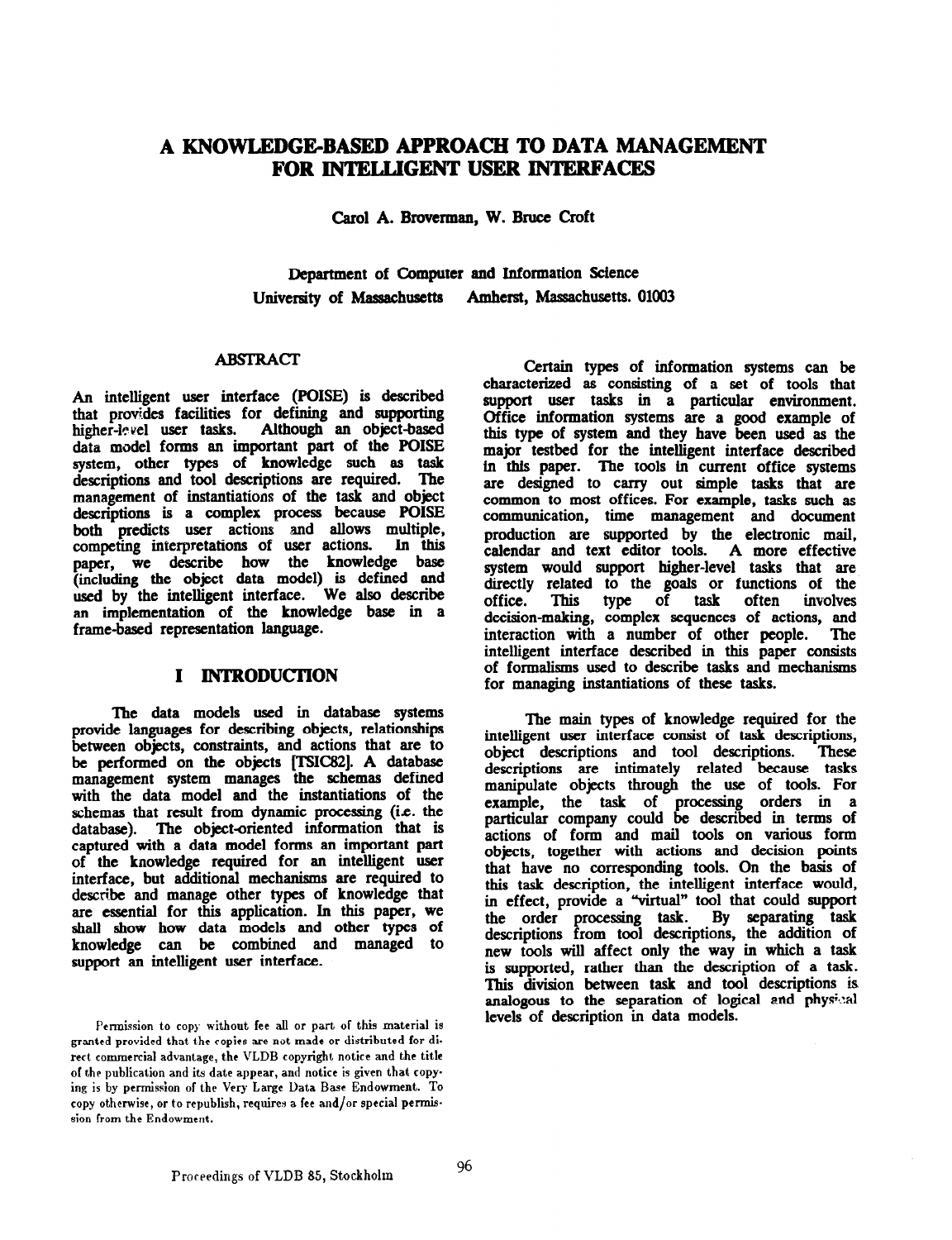Task descriptions in the intelligent user interface play a similar role to application programs in typical database systems in that they refer to objects defined in the knowledge base "schema". However, in contrast to the very structured nature of the algorithms specified in application programs, task descriptions often have steps that rely on the problem-solving abilities of the person(s) using the system [FIKE80, BARB83]. Task descriptions are constantly subject to change, organizational level and by individuals. Tas descriptions also represent only a typical way of carrying out a task and many exceptions are possible. The type of support provided by the intelligent interface depends on the amount of structure in the task involved. Generally, the interface can automate the more structured parts of a task and provide assistance to users for the less structured parts [CROF84].

In the next section, we give an overview of the POISE intelligent interface and its capabilities for task support. The third section contains a more detailed discussion of the types of knowledge used in POISE and the relationships between them. In particular, we discuss the role of a data model in the overall knowledge base and how constraints can be specified in both the object and task descriptions. During the operation of POISE a variety of task and object instantiations are created to record the current and predicted states of user activities. The management of these instantiations is the subject of the fourth section. Finally, we show how the knowledge base, including the data model, can be implemented using a frame-based representation language.

The POISE system provides task support on the basis of hierarchies of task descriptions. The task descriptions specify the typical steps involved in the task, the objects that are affected by the task, and the goals of the task steps. The ability to combine recognition of user actions and planning using the descriptions and goals gives POISE great flexibility in the type of task support it can provide.

A simplified diagram of the main POISE components is shown in Figure 1. The knowledge base, which is the main subject of this paper, consists of two main parts. The first part is the relatively static description of the tasks, objects and tools in a particular environment. This part of the knowledge base also contains the dictionaries and other information used by the natural language analysis and generation components of the system.



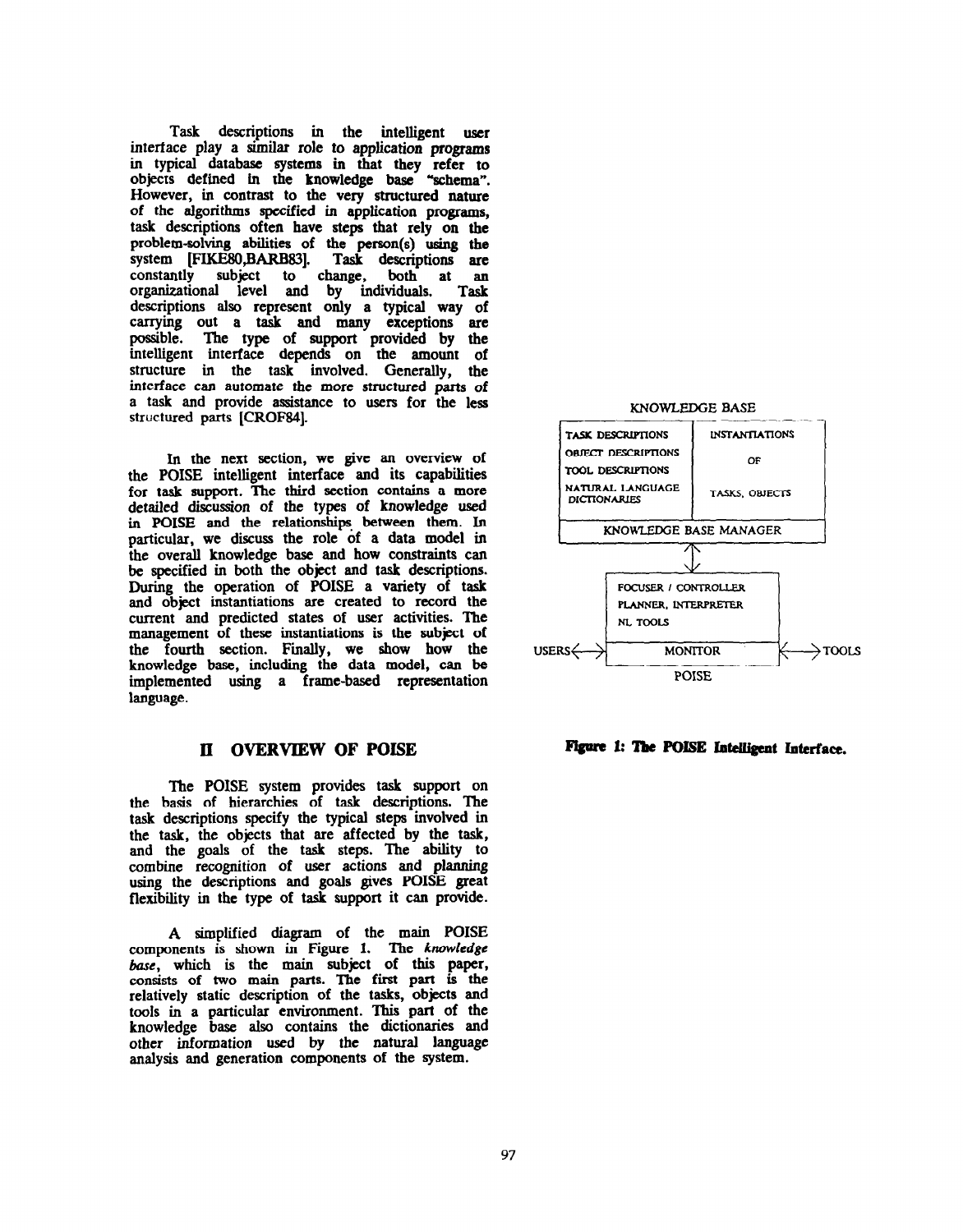The second part of the knowledge base contains the instantiations which describe the dynamic state of the system. For example, in the static part of the knowledge base there might be a task description for filling out a purchase order form. There would also be a description of this form as an object type and its relationship to other form objects used by the system. After a user had started to fill in a particular purchase order form, the dynamic part of the knowledge base would contain a partial instantiation of the "Fill\_out\_purchase\_order\_form" task with values derived from the actual values filled in by the user. There would also be an instantiation of the database object that represents the actual purchase order form.

The instantiations in the knowledge base are generated and used by other POISE components such as the interpreter and planner. The knowledge base manager controls access to the knowledge base and provides the operations needed to manipulate the knowledge.

The monitor provides the interface between the user, the tools and POISE. It is designed to allow the user to interact directly with "off-the-shelf" tools or to interact with tools through an interface specified within the monitor. This design avoids simulating within POISE the sophisticated interfaces of some tools, but enables the system to understand user actions. The tool descriptions, which are used by the monitor, define how tasks are implemented with the tools.

The other major components of POISE are the focuser, interpreter and planner. The interpreter is responsible for interpreting user actions in the context of the task descriptions. Since there may be multiple, concurrent and competing interpretations of actions, the focuser is used to choose the most likely interpretations and to control the system's actions [CARV84]. The focuser must also provide a mechanism for backtracking should a user action or user error result in incorrect interpretations.

The planner is similar to the focuser in that it manages interpretations of user activities. However, in contrast to the focuser's emphasis on the recognition of user actions, the planner takes stated task goals and directs the user through sequences of actions designed to achieve those goals. The focuser, interpreter and planner must work in close cooperation for the system to be able to make predictions when attempting to recognize user actions, or to interpret user actions during the planner-directed execution of a task.

Both the interpreter and planner are aided by the constraint propagation which occurs during the execution of a task. Specific user actions apply constraints to the general task descriptions. Constraints also hold between steps specified in task descriptions and this information is used to propagate constraining parameters throughout the executing task.

As stated previously, the main emphasis of the discussions in this paper is on the knowledge base and how it is used by POISE components such as the focuser, interpreter and planner.

# II THE KNOWLEDGE BASE

Tasks, objects and tools are represented in the knowledge base using different formalisms. These formalisms capture different, though information that is used by the intelligent interface. The following sections contain a discussion of each formalism and the type of information represented.

### A. Task Descriptions

In order to represent the possible sequences of concurrent actions in a task, we are using a modified version of an Event Description Language [BATE84]. An example task description is presented in Figure 2. The algorithmic syntax of the procedure is specified by the IS clause, modified by the COND clause, and has its parameters defined by . The conditions required by a task in order to begin are specified by the PRECONDITION clause while the goals satisfied by a task are contained in the SATISFACITON clause.

The IS clause of the task definition provides a precise way of describing the standard algorithm for accomplishing a task in terms of other tasks and<br>primitive operations (tool invocations). The primitive operations (tool invocations). sequence of constituent tasks is specified using regular expression operator, for example, Catenation (') and Alternation (I).

The example shown in Figure 2 is a<br>"Purchase\_items" task. This task is a typical This task is a typical semi-structured clerical task. The IS clause of this task specifies that after a purchase request has been received, either a purchase requisition or a purchase order is processed. The task is completed by the steps involved in the Complete-purchase procedure. To get the details of the steps involved in the Complete-purchase task, we would have to examine the corresponding descriptions. The more detailed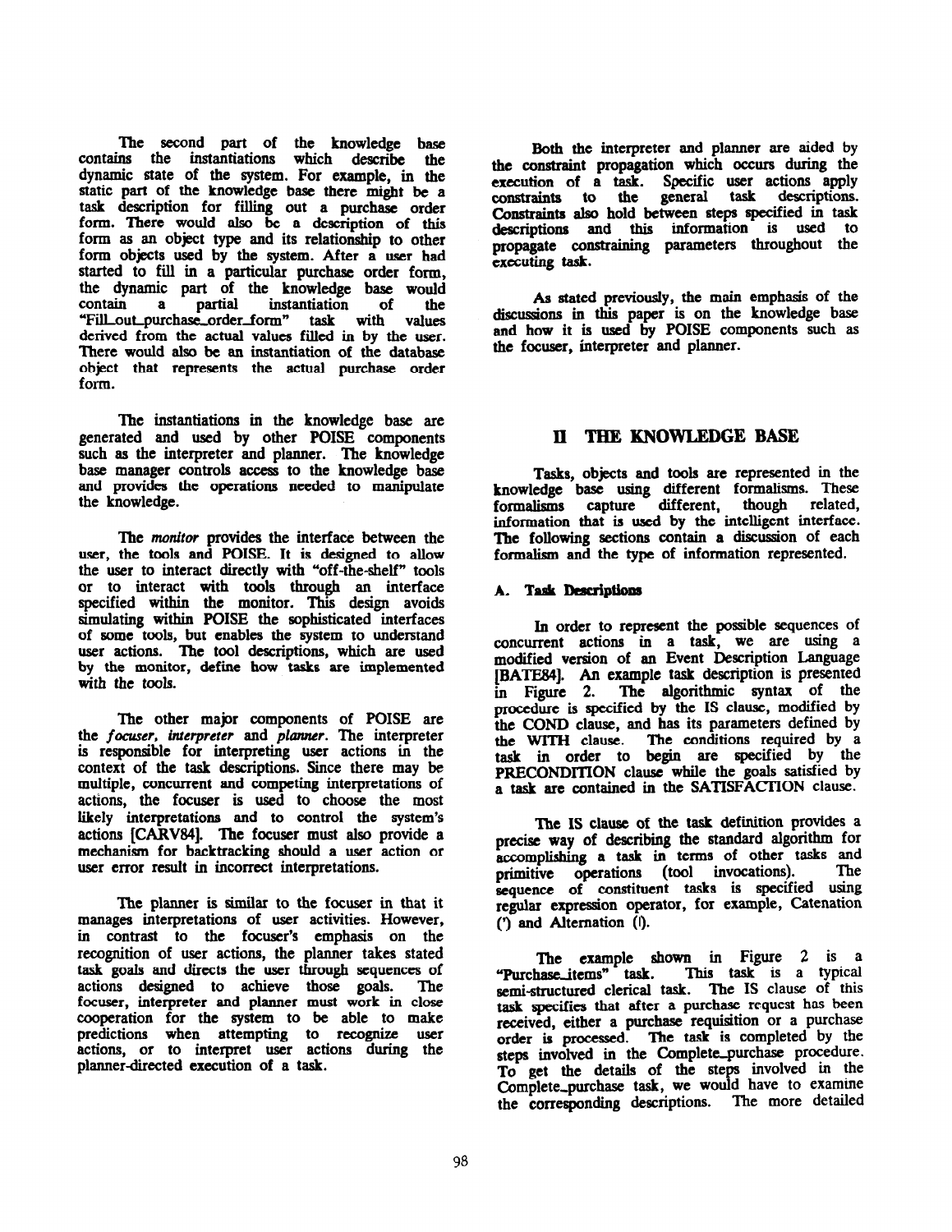PROC Purchase\_items

- DESC Procedure for puchasing items with non-state funds.
- IS Receive\_purchase-request<br>
(Process\_purchase\_order | Process\_purchase\_requisition)
	- Complete\_purchase
- WITH .Items

\*Purchase\_request = Receive\_purchase\_request.\*Purchase-request \*Purchase\_order = Process\_purchase\_order.\*Purchase\_order-form \*Invoice\_mail\_form = Complete\_purchase.\*Invoice\_mail\_form \*Purchase\_requisition \*\* Process\_purchase\_requisition.\*Purchase\_requisition\_form

- COND IF \*Purchase\_request/total-tield <= 250<br>THEN Process\_purchase\_order WILL-EXIS
	- IF  $*Purchase_request/total-field > 250$ THEN Process\_purchase\_requisition WILL-EXIST
	- FOR-PROPERTIES ("total-field" "itemized-order" "vendor-field") (\*Purchase\_order MATCHES \*Purchase\_request AND \*Purchase\_order MATCHES \*Invoice\_mail\_form) OR (\*Purchase\_requisition MATCHES \*Purchase\_request AND \*Purchase\_requisition MATCHES \*Invoice\_mail\_form)

PRECONDITIONS -

 $SATISFACTION$  \*Items/status = delivered

#### Figure 2: An Example Procedure Specification.

 $($ or  $I<sub>z</sub>$ ss abstract $)$  tasks contain links to the tools available in the system. The lowest level procedures in this hierarchy correspond (approximately) to tool invocations.

The attributes of a task are defined by the<br>WITH clause. Task attributes may be constant Task attributes may be constant values, associated objects, or attributes of constituent tasks. These attributes described by the WITH clause of a task may then be used by higher level subsuming tasks. In the example, the \*Purchase-request object attribute is obtained from a parameter of the Receive\_purchase\_request subtask. Note that a reference to an object is marked by a preceding asterisk.

Constraints may be placed upon the values of task attributes and the relationships between task attributes. The COND clause is used to describe these constraints. In addition to rules specifying restrictions on constant values of attributes, the COND clause may also include rules establishing relationships between associated object and/or task attributes. For example, in Figure 2 we see that among other constraints, the among other constraints, the "Purchase\_requisition\_form object used in the Process\_purchase\_requisition subtask must match the<br>
\*Invoice\_mail\_form object used in the \*Invoice\_mail\_form

Complete\_purchase subtask in terms of their total,<br>itemized-order, and vendor fields. COND clause itemized-order, and vendor fields. rules may also be used to distinguish between two tasks where only one of the two can occur (Alternation). In the example, the value of the "total-field" of the "Purchase\_request attribute determines which of Process-purchase-order or Process\_purchase\_requisition can occur as a subtask.

Often a constraint (like the one just mentioned aboved) can be represented within an object description itself (e.g. a description  $(e.g.$  $\mathbf{a}$ "\*Purchase\_order\_form" must have its "total-field" less than or equal to S2SODO) instead of in the relevant task% COND clause. However, additional power and clarity can result from the redundant expression of the constraint in the task (as shown in Figure 2). Thus, when object-related constraints may be used to guide task choice, it is appropriate to represent them in both the task and object descriptions.

The COND and WITH clauses, along with the temporal ordering constraints found in the IS clause, describe the flow of objects between the subtasks of the higher-level task being described. The WITH clause depicts the vertical flow of objects through the task abstraction hierarchy.

Ihe POISE formalism also contains a description of the state of the knowledge base that must exist in order for the task to begin. The PRECONDITION clause specifies this set of conditions.

Upon completion of a task, certain conditions must be satisfied. This information serves both as an aid to the planner and as an alternate means of recognixing the completion of a task. The SATISFACTION clause specifies these conditions on database state. The example task specifies that the items of concern in the procedure Purchase-items must have been delivered when the task has finished. Coal specification in terms of database state allows the interface to bypass the usual mode of plan interpretation, which is based on a strict algorithmic ordering of plan substeps. Each substep higher level plan (in this case Purchase\_items) may also be characterized by its goals (which contribute toward the highest-level goal); together, the goals of the top-level plan and those of its substeps constitute an implicit gcal hierarchy.

#### B. Object Descriptions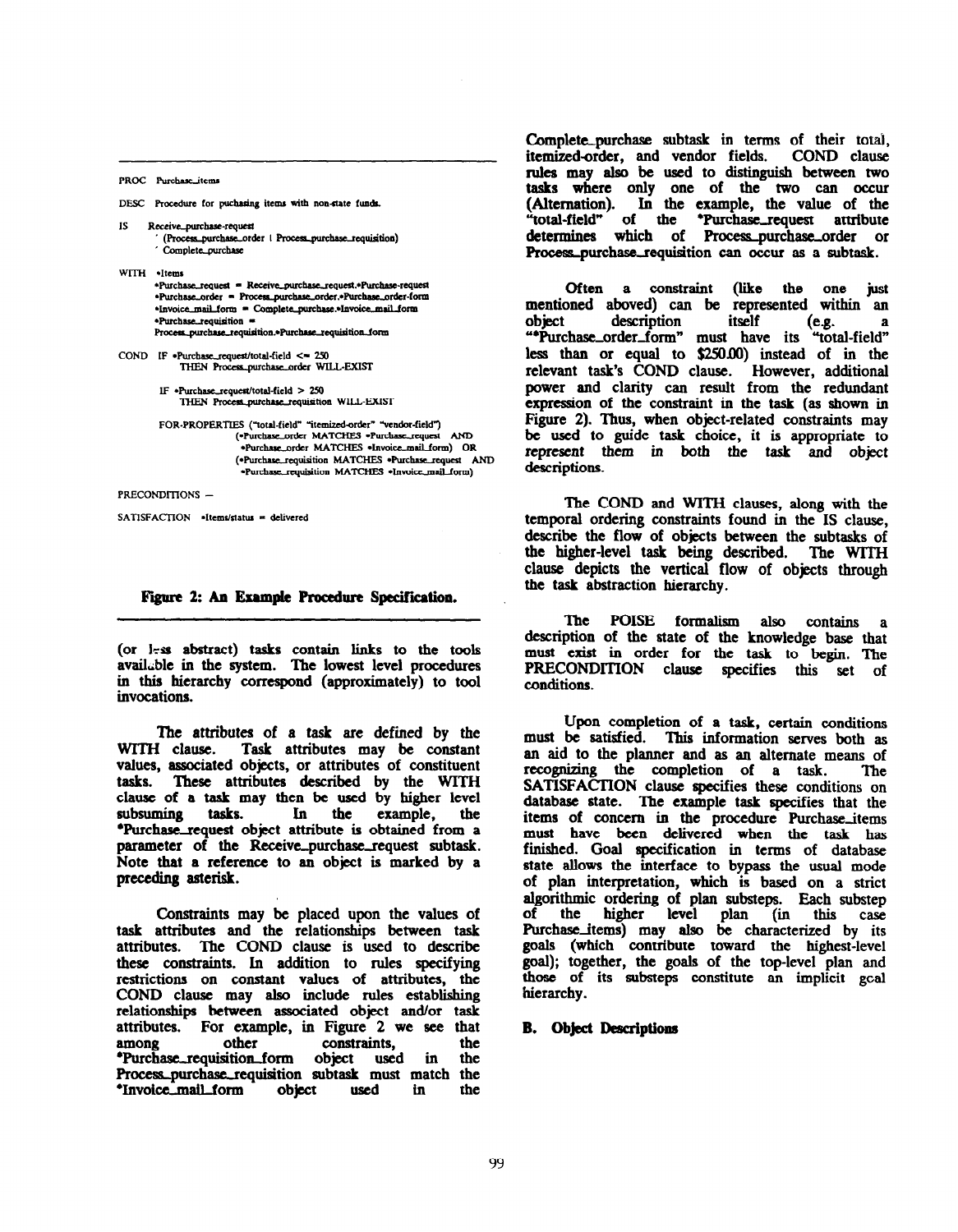A data model for the office has been suggested by Gibbs and Tsichritzis [GIBB83,GIBB84]. It is an example of a semantic data model that was designed specifically for the office domain. We have adopted a subset of the features in this data model for the external representation of the objects in the POISE knowledge base. A summary of this subset follows.

An object type is the structural specification of a class of objects. The general form of an object type definition is:

define object-type object-name

begin

properties: {property definitions} constituents: {constituent definitions}<br>mappings : {mapping definitions} {mapping definitions} constraints: {constraint specifications} end

The *properties* section defines the attributes possessed by that object. Properties of an object type may be hierarchically decomposed. For example, a vendor object may have an address as one of its properties. The address property may be decomposed into street and city, street may be further decomposed into number and street name, etc. Each successive decomposition would be listed in the properties section of the object. Properties that are multi-valued are also easily specified.

The constituents section describes an object in terms of constituent objects rather than properties. The *mappings* section defines relationships among the constituents specified in the *constituents* section. Therefore, a *mappings* section will only be present when a *constituents* section is present.

The constraints section is used to specify data type constraints on properties, object type constraints on constituents and uniqueness constraints on properties and/or constituents.

Spec.alization relationships are defined via a special declaration of the form Object2 ISA Object1, where Object1 and Object2 are declared object names. This declaration implies inheritance from Object1 to Object2 of all ObjectI's properties, constituents, mappings and constraints.

In addition to object types, domains and rriggers may be specified. Domains are abstract datatypes which are used to define non-primitive data types. In the office automation application, for example, dates may be a domain and its associated functions would parse date specifications, modify them, display them, compute time

differences, etc. Triggers are demon-like entities that carry out specified actions when certain conditions are met upon the invocation of specified database operations.

The use of domains has been presented as a declarative method for representing constraints that are imposed on single properties. Triggers are procedural rather than declarative, and they represent object-related constraints dealing with relationships between different parts of a single object. Triggers are used for constraints that hold between one or more slots of a single object, or for other such constraints which are more complex than simple data type specifications. They can also be used to implement simple tasks, such as sending mail out on a specified schedule. The POISE system treats tasks implemented this way as part of the available tool set.

The object data model provides operations to add and remove object instances in the knowledge base, to modify object instances, to retrieve object instances and to define transactions. The use of transactions in a task-oriented environment such as POISE raises some interesting questions. Tasks such as filling out a form could be specified as transactions but, unlike the execution of an application program, a task can be suspended indefinitely at any point by the user. The locks associated with these suspended transactions could cause significant problems. Another problem is that POISE provides assistance by performing constraint checking as soon as possible whereas the normal definition of transactions can involve more than one user action and allows constraint violation during the transaction. These issues are being explored in the current application.

It may be possible to represent task descriptions as objects using the model just presented. Substeps can be listed in the constituent section of the specification, WITH clause attributes can be represented in the property section, and the COND constraints can be represented either in the constraint section or as *triggers*. The formalism  $constraint$  section or as triggers. would require extensions to allow for the representation of the PRECONDITION and<br>SATISFACTION clauses of the EDL task SATISFACTION clauses of descriptions.

### C. Tool Descriptions

The monitor acts as the POISE interface to the external world by performing mappings between events in the user and task domains and events in the lowest level of POISE task descriptions. It recognixes user actions on behalf of the planning and interpretation components and performs actions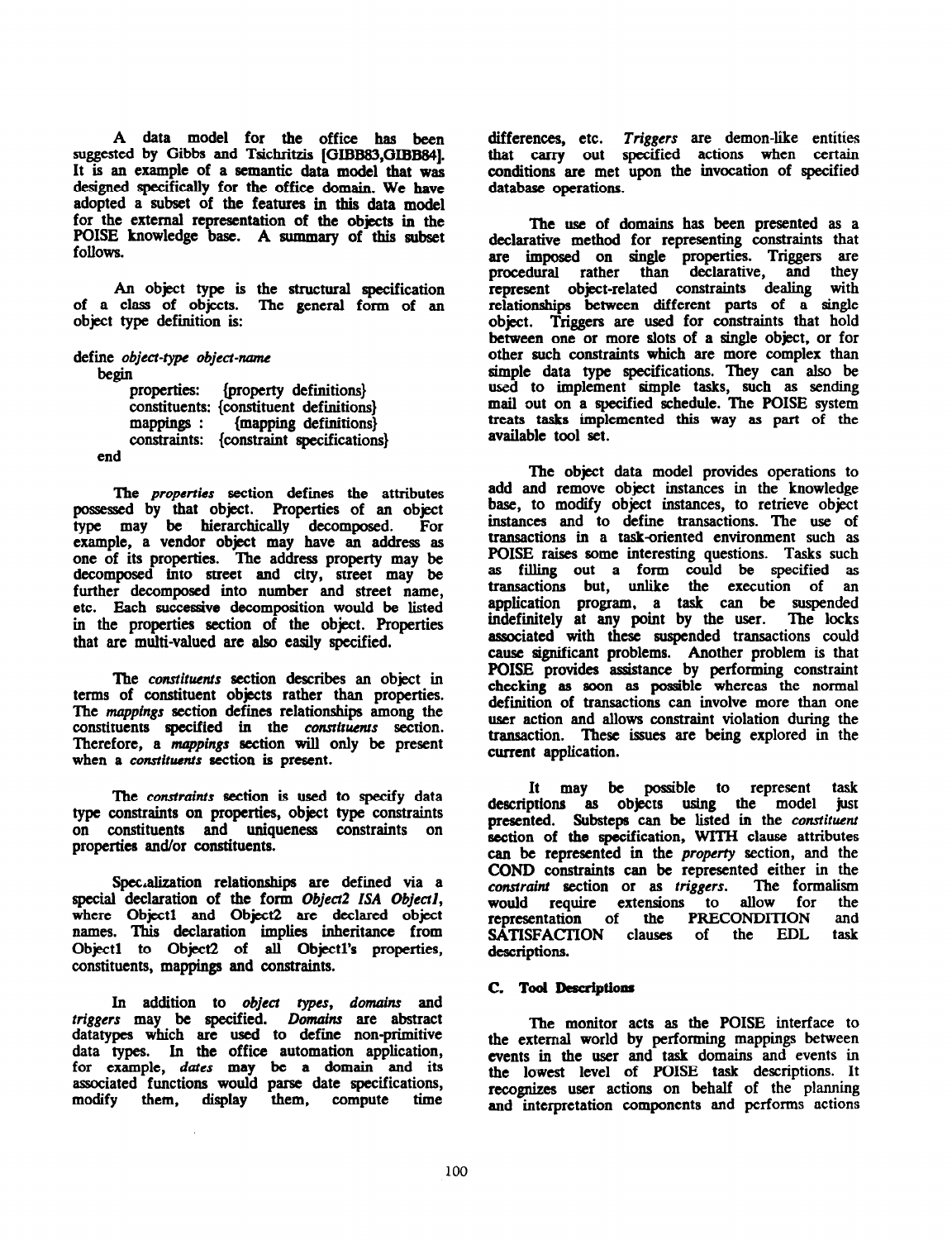at the request of the planner. The mappings between tool functionality, user actions and task descriptions constitute the tool descriptions that are defined whenever a new tool is added to the system.

The tool mappings can be quite complex; one can usually access a tool function only through a pre-defined interface that was designed for human users. A major part of the tool mappings are the functions that access tool functionality through the tool's existing interface. The use of access functions implies that changes to the tool set need affect only the tool mappings in the monitor, and do not affect the POISE task descriptions.

A set of mappings is also defined between objects that tools know about and objects in the POISE database. Tools manipulate objects and POISE maintains instantiations of selected objects. If an object changed by a tool is stored in the POISE knowledge base, the monitor informs POISE of the change. Note that these mappings would not be necessary if the tool set and the intelligent interface were designed as an integrated package. For example, the forms tool in the current POISE system is implemented directly using forms and operators defined by the object data model.

The lowest level POISE task descriptions, called primitives, have an important role in the tool descriptions. The primitives define what user actions POISE will be interested in, and what tool functionality will need to be accessed by POISE. Consequently, for each action corresponding to a POISE primitive, the capability must exist for both recognizing and performing that action through the tool interface. The POISE primitives thus effectively describe the granularity of the tool descriptions.

# III INSTANTIATION MANAGEMENT

The POISE interface is capable of running in two different modes: interpretation and planning. While in interpretation mode (the start-up and default mode in the current application), POISE maintains consistent interpretations or integrated views of user actions aa they are being performed. These interpretations are represented by hierarchical structures of instantiations of static task templates. That is, when a user action is recognized by the interface, a structure is created which is based on the appropriate static task template; this structure is then incorporated into a hierarchical interpretation. The instantiation will contain the dynamically determined parameter values particular to that user

action, as well as the static constraints found in the template.

The dynamic portion of the knowledge base contains all current interpretations of user actions; some of which may have been designated as more likely than others by the focuser as the interpretation process proceeds. In addition, as each new step is taken by the user, POISE retains a copy of the previous interpretation in order to facilitate backtracking in the event of an interpretation error.

The second function or mode of the POISE interface is to provide the automation of user tasks through the use of the planning subsystem. The user is able to request the system to carry out a task or a series of tasks by specifying a higher-level POISE task (task-oriented planning) or by indicating conditions which must exist in the dynamic knowledge base that would represent the completion of the targeted task (goal-oriented planning). In the , the user may invoke the planning subsystem to complete an existing (partially instantiated) task or to carry out a new task. In the latter case, the intelligent interface is responsible for determining the most appropriate way (e.g. sequence of POISE tasks) of achieving the specified goals. For example, the user may explicitly request the interface to complete the task of purchasing a desk once a purchase request has been received (task-oriented planning). The user could also specify the acquisition of a desk as a goal, and the system could determine how to achieve that goal (e.g. through an instantiation of the Purchase\_Items task).

An example snapshot view of the dynamic knowledge base (Figure 3) illustrates some characteristics of procedure and object instantiation management. As procedure instantiations are created, object instantiations are also created to represent the associated database objects. These object instantiations are created by the POISE monitor when a tool creates an object in the application domain. The object instantiations created in this way are known as "base objects", and they uniquely correspond to the real objects being manipulated by the user. "Base-object" instantiations are linked to the task descriptions which refer to them as well as to related object instantiations. For example, a base-object may be connected to another base-object which contains it.

In the example, we can see that waen the user invokes the mail tool to read his/her I ail, the interface creates an instantiation of the interface creates an instantiation of the<br>Receive information procedure, and POISE also Receive\_information procedure, and POISE creates associated object instantiations to represent the Purchase\_request\_form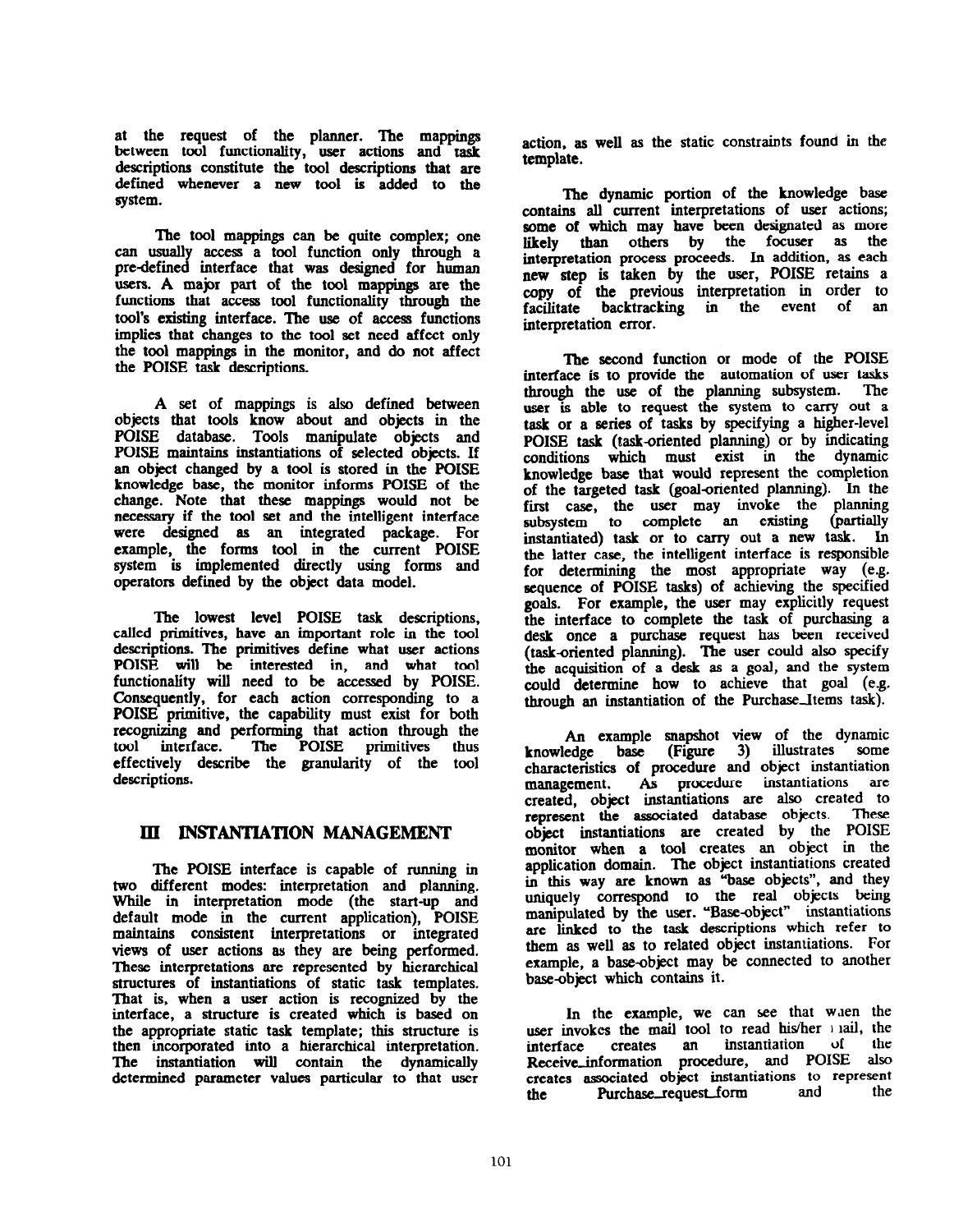

Figure 3: Simplified example of instantiations during task execution.

Purchase-rquesLmaiLobject manipulated by the tool. The database status of these objects indicates that they are base objects. These two objects are linked together to show that the together to show that the<br>equest\_form is part of the Purchase\_request\_form is part of Purchase\_request\_mail\_object.

A second type of object instantiation (in addition to "base-objects") are "predicted" object instantiations. Predicted objects are represented in much the same way as base objects, but they are conceptually different. Predicted objects serve as placeholders for constraints associated with an interpretation, and do not correspond to an object that the user (or tool) has actually created or manipulated. The constraints embodied by the predicted objects are derived from the descriptions of tasks making up the interpretation as well as

from the object descriptions associated with the interpretation. The use of predicted objects provides additional guidance during the parsing of user<br>actions into consistent and unambiguous unambiguous interpretations, and facilitates the propagation of constraints among related object instantiations.

Again looking at the example in Figure 3, we see that as interpretation proceeds by abstracting unambiguously up to Receive\_purchase\_request and Purchase\_items, the object associated with the new instantiation of Purchase-items is represented by a predicted instantiation, since this object has not actually been created by a tool. However, the predictions of this object and the constraints it embodies are recorded in the dynamic knowledge base.

In contrast to traditional database management, where the requirement is to maintain object instantiations, the maintenance of a knowledge base for an intelligent user interface involves multi-leveled demands. These demands include the management of the base object instantiations, predicted objects, task instantiations, and the relationships between all of these different types of instantiations. Also, interpretations of instantiations exist as another type of unit to maintain, and the knowledge base manager must handle multiple copies of possibly conflicting interpretations. Many of these management requirements can be handled by representing additional information in the object data model schemas. For example, a base object may have defined relationships to all predicted objects which may constrain it, and triggers may be attached to propagate changes directly affecting a base object to its associated predicted objects for consistency checking.

# IV A FRAME-BASED IMPLEMENTATION

Frame-based languages [BARRgl] and other artificial intelligence representation tools are appropriate choices for implementing the knowledge base described thus far. These knowledge base described thus far. representation techniques offer a skeletal structure which is much less restrictive than traditional data models, and offer the needed flexibility for representing a broad variety of types of knowledge and their associated constraints. While a frame-based representation language can be used to represent the entire knowledge base, only the data model is currently implemented with such a tool, while the other sections are under development. The data model's view of an object as an aggregate of properties or constituents is easily mapped to a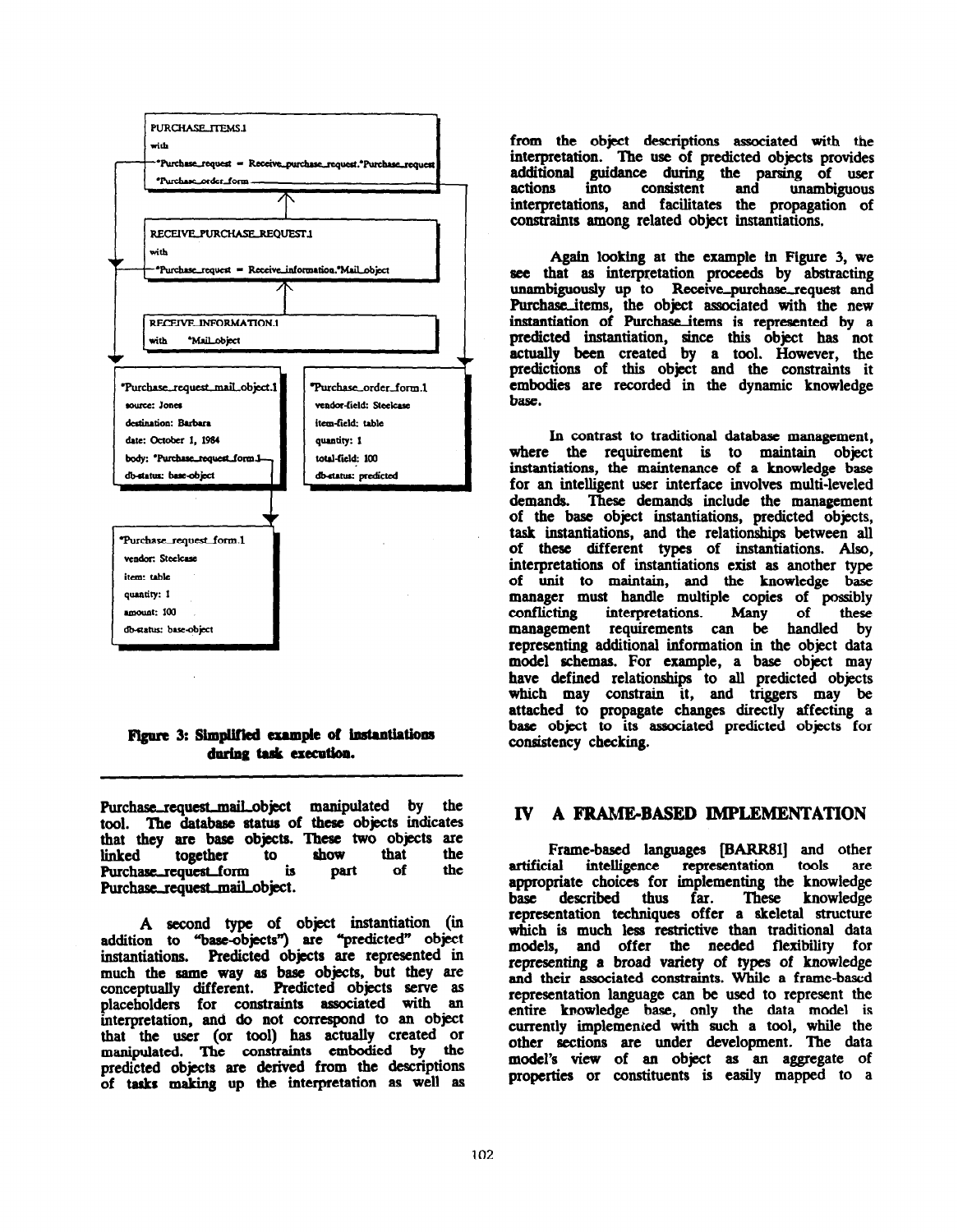frame-based view where a frame represents a<br>concept as an aggregate of its slots. The concept as an aggregate of its slots. frame-based implementation of the object portion of the knowledge base is described in the remainder of this section.

Object descriptions specified in the external language of the data model are converted by POISE to the chosen internal representation, which is SRL (Schema Representation Language) [WRIGS3]. SRL is a frame-based language that has been a testing ground for exploring issues in inheritance. SRL was designed to allow maximum flexibility in definition of the desired representation.

Some of the features that SRL provides are: multiple roles (and thereby multiple inheritance paths), multiple contexts, facilities for the paths), multiple contexts, facilities for the specification of default values, a search path specification language, demons, user-defined relations as well as useful system-defined relations, and various accompanying packages such as a query interface and some data base utility functions. In the development of SRL, special attention has been paid to dealing with the problems of differentiating multiple-path inheritance, allowing users to define their own relations and inheritance semantics, and allowing selective scarch specifications made by the user.

In our implementation of the knowledge base in SRL, we have used the IS-A link to define simple inheritance paths. Objects are implemented as "schemas" in SRL, with the "slots" of the schemas corresponding to what the data model refers to as object constituents and properties.

Constraints on property values are specified both declaratively and procedurally, following the distinction outlined in the data model. distinction Single-property constraints are specified declaratively using domains. Domain definitions are embodied in a special type of object. More complex constraints relating more than one property of an object are expressed procedurally using a trigger mechanism (called "demons" in SRL).

Simple data-type restrictions are specified by an "range" attachment to the slot of interest, and SRL has a built-in mechanism for executing the procedural check corresponding to the declarative form whenever a value is put into that slot. More complex data-checking, specifically that involving<br>inter-slot dependencies, is performed via a inter-slot dependencies, is performed via a procedural demon mechanism. The triggers in the formal model are implemented using SRL's demon facility. Demons are attached to the slots of concern, and fire when triggered by a specified type of access (determined by the system designer).

Demons are used in the current application for both complex value-checking and automatic slot-filling when possible.

SRL offers rather complex facilities for specialized inheritance (other than the traditional ISA link) and additional type of inheritance links, which for the most part were judged to be too complex for the present application. An additional link which is used is the instance link, which is  $s$ imilar to the *is-a* link in terms of inheritance, but allows one to distinguish between the concepts in the hierarchy and the actual world objects corresponding to instantiations of concepts.

# v SUMMARY

An intelligent user interface that can both recognize and carry out user tasks requires complex<br>
knowledge representation and management knowledge representation and management techniques. A typical database system can only partially fulfill those requirements. In particular, a database system does not provide facilities for defining servi-structured tasks and managing the instantiations of those tasks that arise from different interpretations and predictions of user actions. The major components of the intelligent user interface knowledge base (task descriptions, object descriptions and tool descriptions) can, however, be regarded as extensions of components of database systems (application programs and schemas).

In the system described in the paper, formalisms for defining tasks and tools are combined with a data model for describing the objects they manipulate. Constraints can be related both to objects and to the way in which objects are used by tasks. Instantiations of the tasks and associated objects are created and used by the focuser, planner and interpreter modules of the POISE system. A more integrated and uniform formalism for the representation of objects, tasks and tools may be appropriate, and is currently under investigation.

### Acknowledgements

The POISE system was developed with V. Lesser,<br>N. Carver. A. Hough. and L. Lefkowitz. This N. Carver, A. Hough, and L. Lefkowitz. research was funded in part by the Digital Equipment Corporation External Research Program and a contract with Rome Air Development Center (RADC).